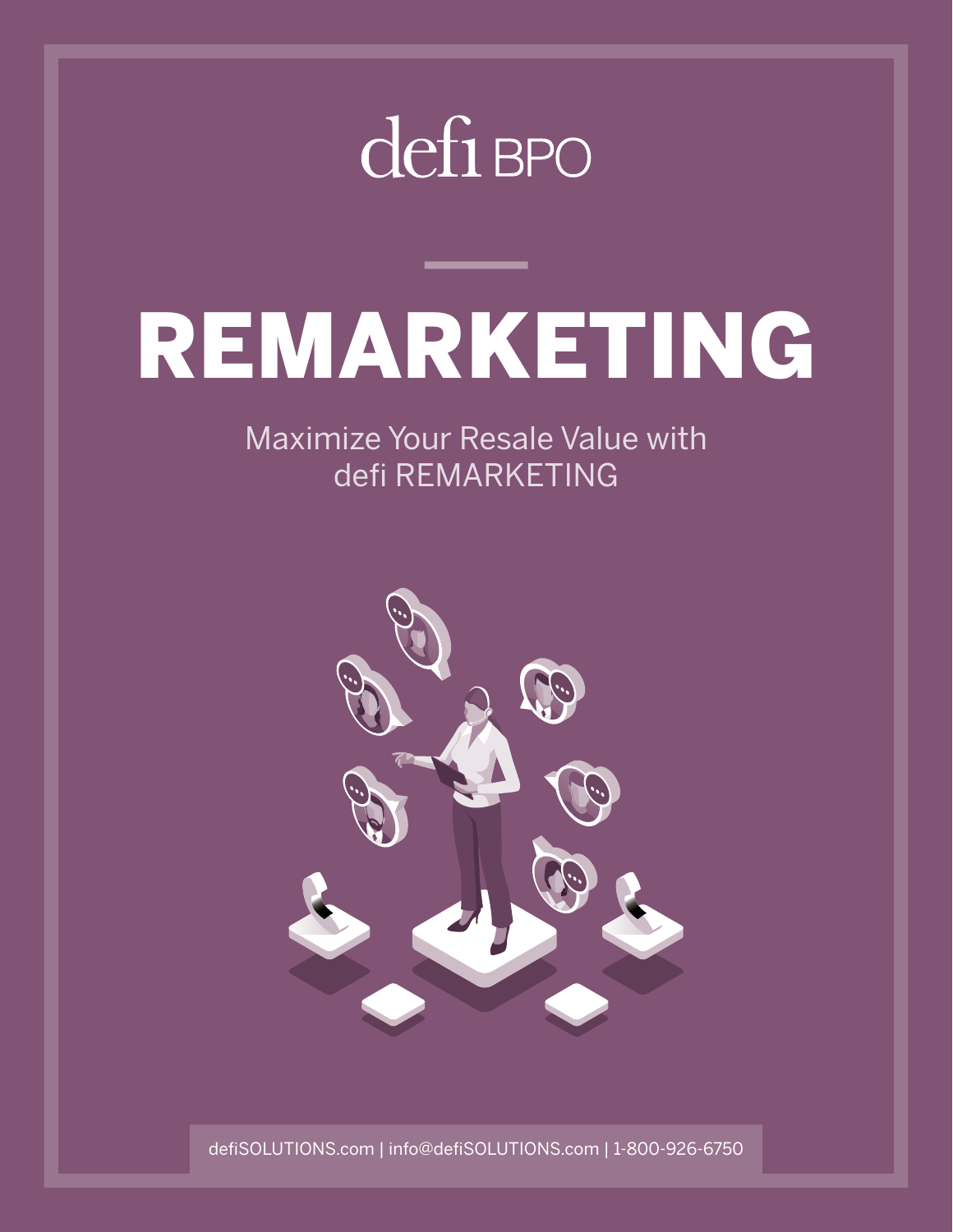## **Remarketing**

Quickly Reduce Your Returned Inventory and Increase the Resale Value of Your Vehicles with defi SOLUTIONS



**Shorten your turnaround time and maximize the resale price of your returned vehicles with defi REMARKETING from defi SOLUTIONS. Get comprehensive remarketing services focused on moving your inventory quickly and increasing the value of your portfolio.**

defi SOLUTIONS goes beyond placing ads and sending inventory to auction. With defi, you'll get leading technology, effective processes, experienced staff, and strong industry relationships based on years of experience.

When you are sitting on unsold vehicle returns or repossessions, you are losing money. You need powerful remarketing strategies that will move inventory and return a higher price either through traditional auctions or Internet channels.

defi SOLUTIONS is the partner you need with the resources and ability to implement effective and powerful remarketing strategies.

#### **End-to-End Remarketing**

Get 30+ years of auto remarketing experience on your side with defi SOLUTIONS. Whether you need defi to handle one aspect of your remarketing process or implement a complete, end-to-end remarketing strategy, you'll get a solution that will quickly dispose of your vehicle inventory and increase your return on vehicle sales.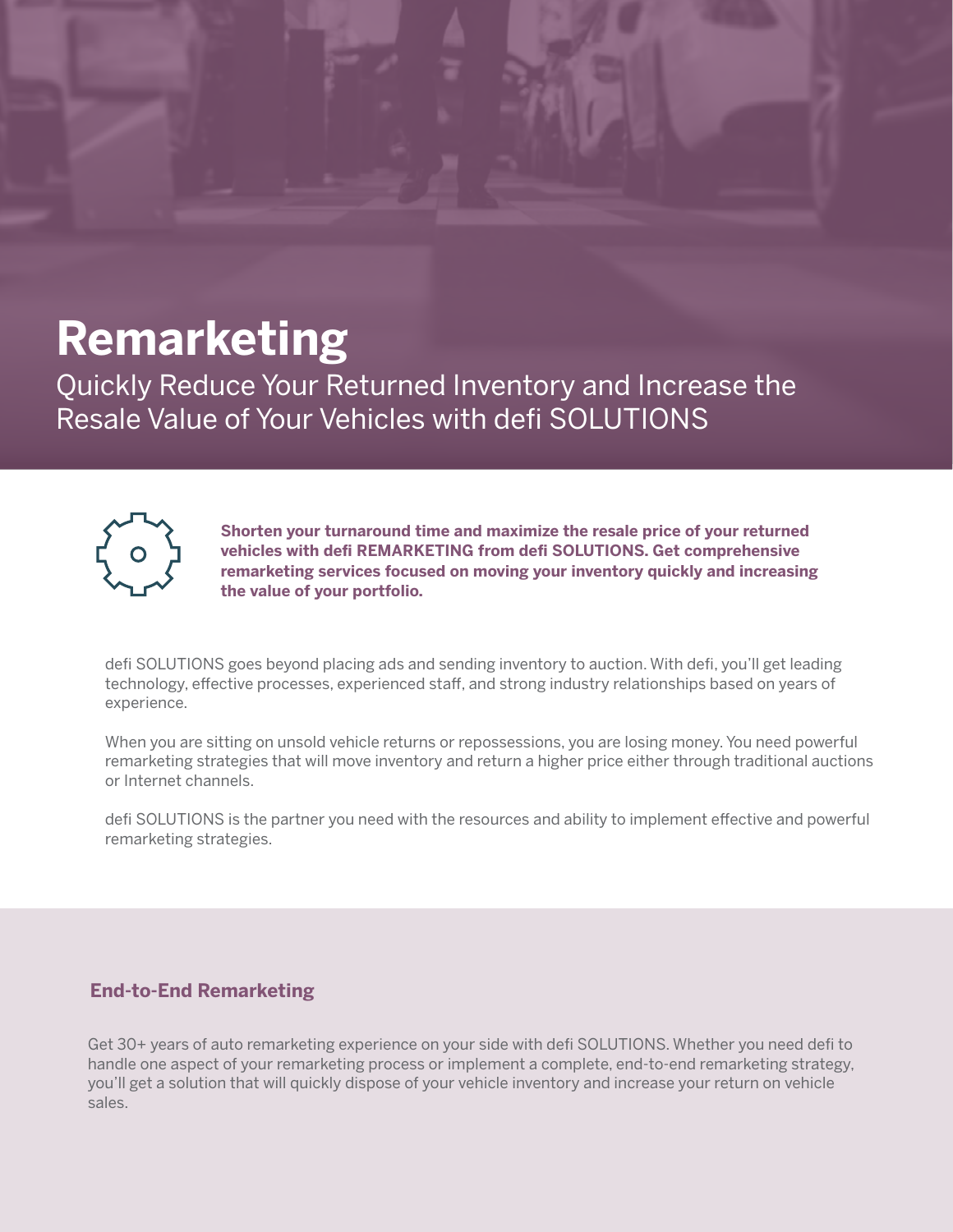## **5 Key Benefits of Effective Vehicle Remarketing Services through defi**

#### **1. LOWER TURN TIME**

defi REMARKETING from defi SOLUTIONS delivers the quickest resale of your vehicle, with none of the hassle. To sell your vehicle, we provide:

**A Dedicated Team** – A group of industry professionals will handle the day-to-day administration of remarketing your vehicle inventory and a client relationship specialist will represent your organization throughout the entire remarketing process.

**Nationwide Title Network** – Get titles delivered quickly and more cost effectively with onsite secured storage, daily processing, tracking, and follow-up. defi maintains longterm relationships with many state DMVs and title service companies to get you the titles you need faster.

#### **2. INCREASED RETURNS**

Get the maximum return on each vehicle resale. On your behalf, defi offers:

**On-Site Representation at Auction** – defi auction representatives are deployed to provide accurate and competitive vehicle pricing, promote operational best practices through audits of the many different auctions, and recommend value-added repairs.

**Competitive Auction Rates** – defi SOLUTIONS can get you the best rates on transport, sales fees, needed repair costs, or any other auction expense because of the unit volume we handle and our industry experience.

**Premium Sale Lane Placement** – Often lane placement of the vehicle for sale is determined by the number of vehicles brought by that seller to the auction. defi's industry connections secure optimal lane position of your vehicle – improving vehicle visibility and ensuring best sale price.

**Reliable Market Pricing** – Your vehicle will enter the auction with the correct floor price, which is critical to enhancing profit. Data from AuctionNet® and other proprietary providers is used to set your vehicle's price.

**Numerous Internet Selling Channels** – defi promotes the use of Internet sales channels to enhance competitive bidding. Leverage our strong relationships with many major internet channel providers, including Manheim Simulcast, AWG, ADESA® LiveBlock™, Manheim OVE, ADESA® DealerBlock™ OpenLane, and SmartAuction. defi has connections for both live internet bidding and for preand post-sale cyberlot sales.

#### **3. LOWER OPERATIONAL COSTS**

To maximize revenue, vehicles must be sold at the best possible price while incurring the lowest possible associated cost.

**Timely/Efficient Transportation** – The more quickly a vehicle is transported to auction, the less storage costs are incurred. defi averages a 4-day transport turn time – a full day less than the industry average – saving you money.

**Ongoing In-house and On-Site Auction Expense Audit Process** – defi conducts both in-house and on-site audits of all fees, costs and processing charges on a regular basis.

**Automated System Checks** – defi has established automated criteria to monitor auction expenses. Should an expensed item fall outside of the program guidelines, an exception is generated for immediate follow-up.

#### **4. STREAMLINED OPERATIONAL PROCESSING**

Enjoy a quicker sales turnaround time with a higher resale value on your vehicle inventory with defi's efficient processing. Remarketing with defi includes:

**Real-time Integration with AutoIMS - Through defi,** inventory management is streamlined with AutoIMS connectivity and functionality. The integrated dashboard allows you to view accurate, up-to-date data, condition reports, and photos of vehicles as they flow through the remarketing lifecycle.

**Daily Follow-Ups and Exception Tracking - Automated** queues provide continuous checks and balances for each step of the remarketing process. Your account will be personally reviewed to maximize sale proceeds, while minimizing costs and expenses.